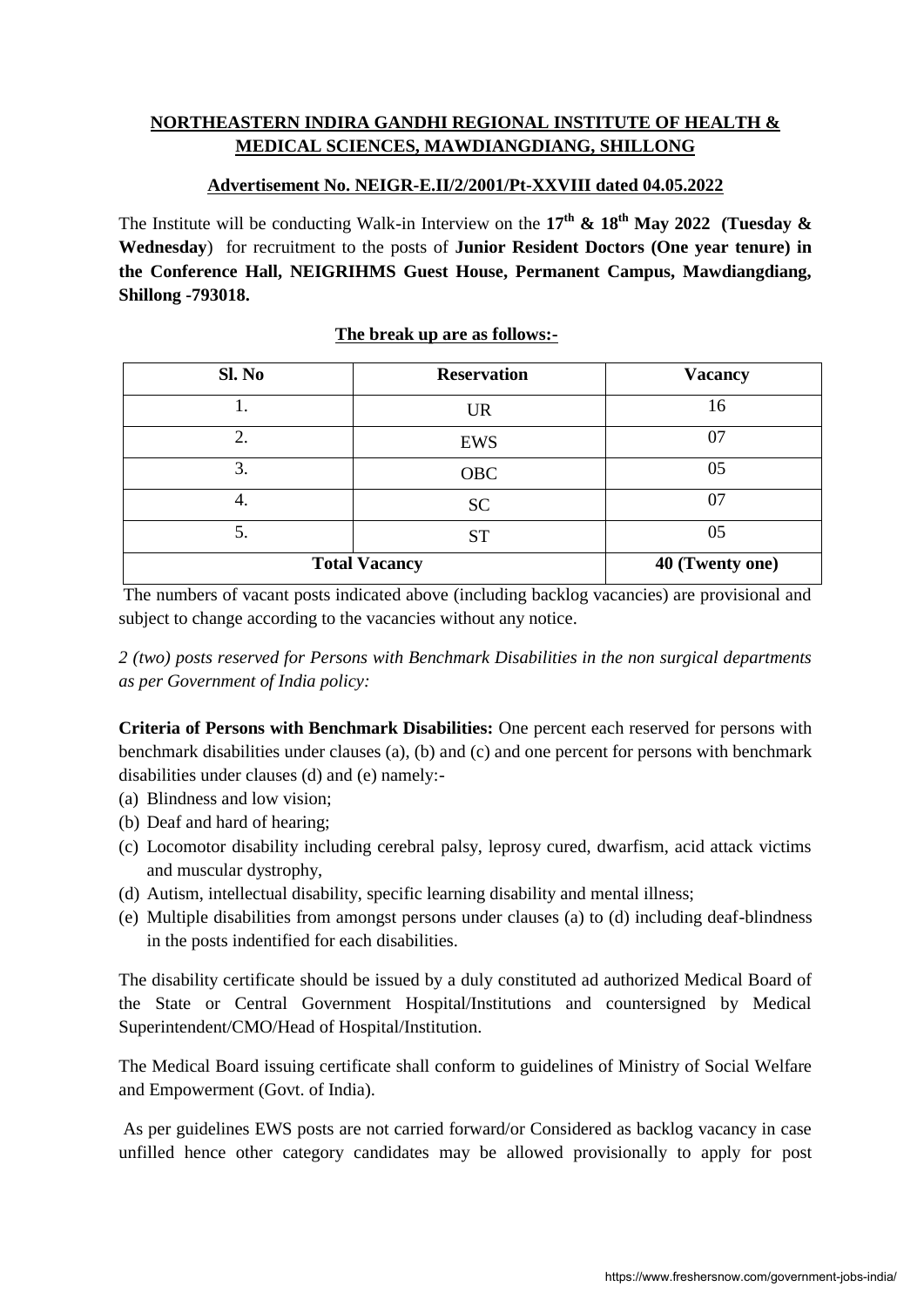subjected to condition that they will be considered for the post as an UR Candidate only if EWS category seat is otherwise not filled.

#### **Educational qualification for the posts of Junior Resident Doctors**:

- i. Medical qualification included in the Schedule I & II of the  $3<sup>rd</sup>$  Schedule of the Indian Medical Council Act 1956 (persons possessing qualifications included in the part – II of the 3<sup>rd</sup> schedule should also fulfill the conditions specified in section 13 (B) of the Act).
- ii. Satisfactory completion of the compulsory internship.

iii.Candidate must be registered with the Central/State Medical Council.

**Scale of Pay**: Level 10 of pay Matrix - Rs.56, 100/- plus NPA and other allowances as admissible under rules.

## **Age limit** – 30 years

**Eligible candidates who wish to appear for in-person interview are requested to present themselves for registration between 09:30 a.m to 10:30 a.m on 17 th & 18 th May 2022 (Tuesday & Wednesday) in the Conference Hall, NEIGRIHMS Guest House, Permanent Campus, Mawdiangdiang, Shillong. They will have to fill in their particulars in the prescribed application format and enclosed self attested relevant documents as follows:-**

- i. Two recent passport size photo
- ii. Certificate of Date of Birth  $(10<sup>th</sup>$  certificate)
- iii. Certificate of EWS/SC/ST/OBC (Non-Creamy Layer) certificate from the competent authority if applicable.
- iv. MBBS passed Certificate
- v. MBBS Marksheets
- vi. MBBS Attempt certificate
- vii. MBBS Internship Completion Certificate
- viii. Medical Registration Certificate for MBBS
- ix. NOC from the present employer (if employed)
- x. MCI Eligibility certificate for candidate(s) passing from foreign medical Institution.
- xi. Result of Screening test for Indian national with foreign Medical qualification issued by the National Board of Examinations.

#### **General Information:**

- 1. Reservation for the above posts and age relaxation will be provided as per Govt. of India Norms. Age is relaxable upto 5 (five) years for SC/ST and 3(three) years for OBC (Non-creamy layer) candidates in respect of vacancies reserved for them. Age relaxation for physically handicapped candidates will be provided as per Govt. of India Norms.
- 2. Reservation for Economically Weaker Sections (EWSs) shall be applicable as per Govt. of India policy Office Memorandum No. 36039/1/2019-(Estt (Res) dated  $19<sup>th</sup>$  January, 2019 and 31<sup>st</sup> January, 2019.

*EWSs Candidates will have to attach certificate issued by the competent authority in the form prescribed as per Annexure I*